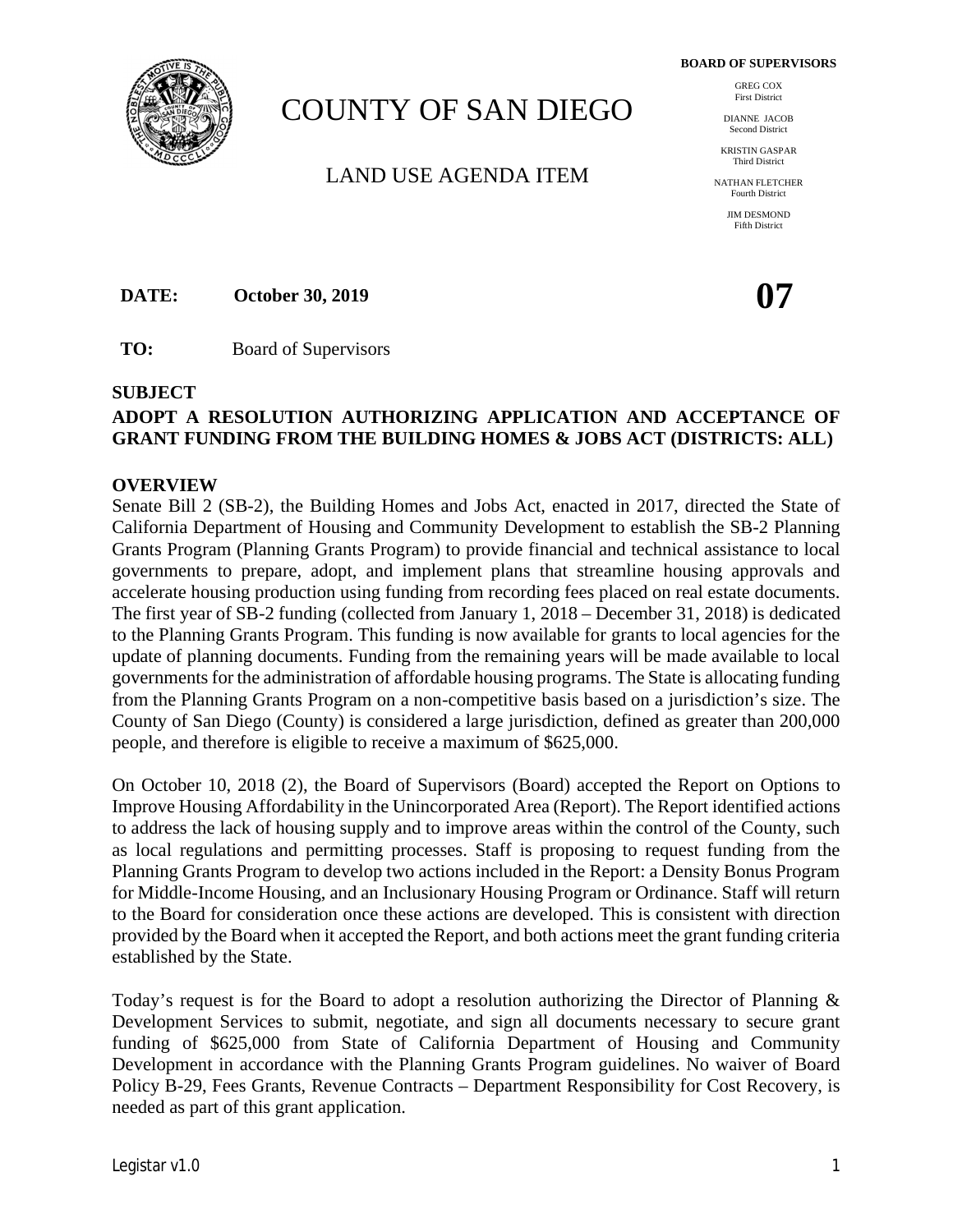## **RECOMMENDATION(S) CHIEF ADMINISTRATIVE OFFICER**

- 1. Find that today's action not a project under the California Environmental Quality Act pursuant to CEQA Guidelines Section 15378(b)(4) because it involves "the creation of government funding mechanisms or other government fiscal activities, which do not involve any commitment to any specific project which may result in a potentially significant physical impact on the environment."
- 2. Adopt the Resolution entitled A RESOLUTION OF THE BOARD OF SUPERVISORS OF THE COUNTY OF SAN DIEGO AUTHORIZING APPLICATION FOR, AND RECEIPT OF, SB 2 PLANNING GRANTS PROGRAM FUNDS (Attachment A, on file with the Clerk of the Board).

## **FISCAL IMPACT**

There is no fiscal impact associated with these recommendations. There will be no change in net General Fund cost and no additional staff years. No matching funds are required by the SB-2 Planning Grants Program application.

If the Board of Supervisors (Board) adopts the Resolution and the State Department of Housing  $\&$ Community Development accepts the County's SB-2 Planning Grants Program application, the County may be awarded the requested maximum funding of \$625,000 during Fiscal Year 2019-20 to Fiscal Year 2021-22. If awarded, the funds would be used for the development of a missing middle density bonus and implementation of General Plan Policy H-1.9 for affordable housing as previously directed by the Board, at an estimated cost of \$570,000. Planning & Development Services will return to the Board with a request for additional appropriations, as needed. Grant funding is estimated in an amount sufficient to recover the full cost of these activities, as required by Board Policy B-29, Fees Grants, Revenue Contracts – Department Responsibility for Cost Recovery. Accordingly, there is no projected unrecovered cost and a waiver of Board Policy B-29 is not needed.

## **BUSINESS IMPACT STATEMENT** N/A

**ADVISORY BOARD STATEMENT** N/A

# **BACKGROUND**

Senate Bill 2 (SB-2), Building Homes and Jobs Act, enacted in 2017, created a permanent source of funding intended to increase the affordable housing stock in California by establishing a \$75 recording fee on real estate documents. The legislation directs the State of California Department of Housing and Community Development to use 50 percent of the recording fee revenue collected during the first calendar year (January through December 2018) to establish the SB-2 Planning Grants Program (Planning Grants Program) to provide financial and technical assistance to local governments to update planning documents and land use ordinances. The first year of SB-2 funding (collected from January 1, 2018 – December 31, 2018) is dedicated to the Planning Grants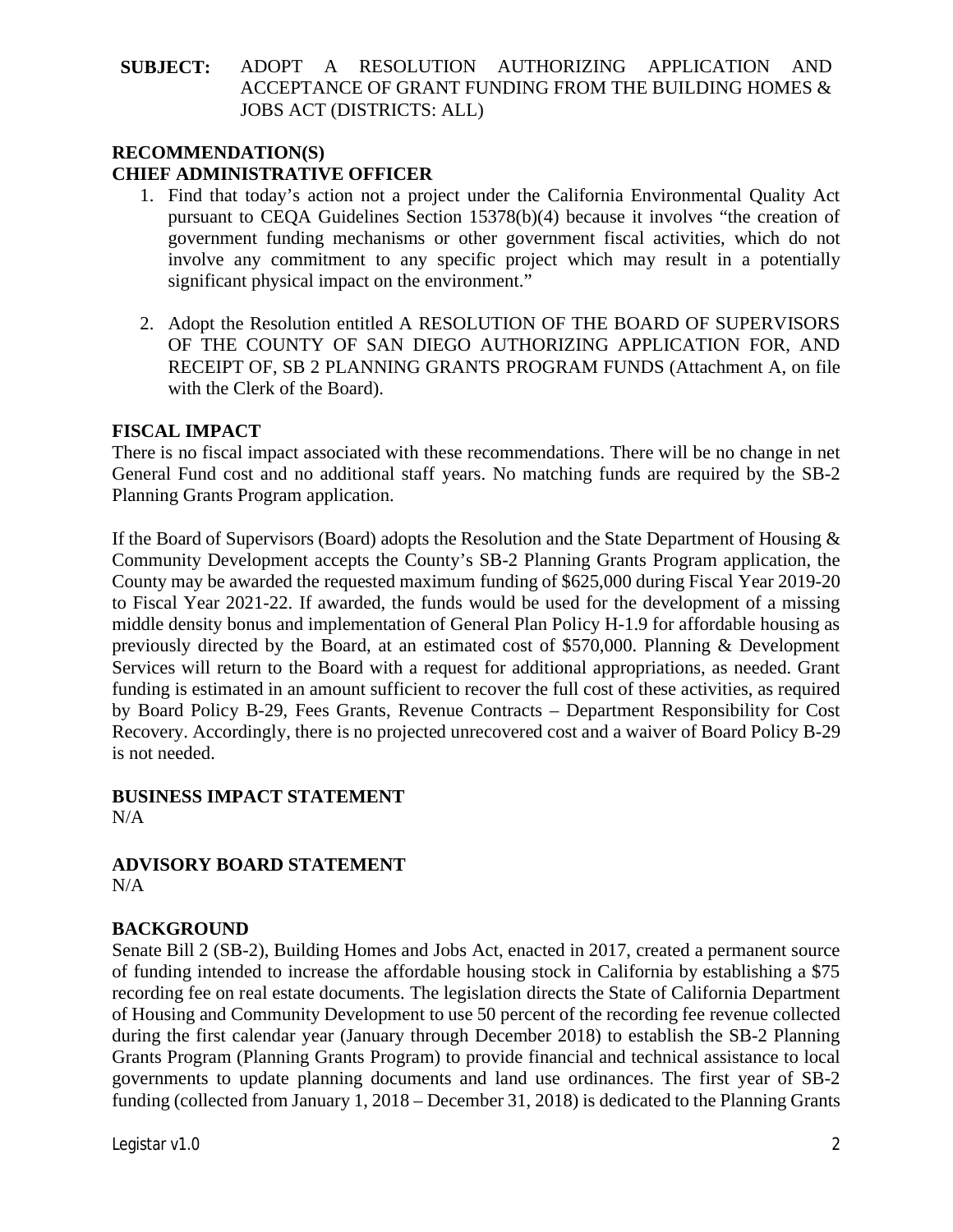Program, intended for the preparation, adoption, and implementation of plans that streamline all housing approvals and to accelerate all forms of housing production. This funding is now available for grants to local agencies for the update of planning documents. Following the Planning Grants Program, funding will be made available for the administration and delivery of affordable housing programs for low, very low and moderate income individuals or households.

The Planning Grants Program funding is being allocated on a non-competitive basis, based on the State Department of Finance official population estimates. The County is eligible to receive a maximum of \$625,000 because the size of its population is greater than 200,000 people. As the funding is being distributed on a non-competitive basis, if the County meets the threshold requirements, it will be entitled to receive the funding. An adopted resolution by the Board of Supervisors is required to apply for and accept these funds (Attachment B).

Today's request is for the Board, in accordance with the Planning Grants Program guidelines, to adopt a resolution authorizing the Director of Planning & Development Services (PDS), to submit, negotiate, and execute all documents necessary to secure grant funding of \$625,000 from the State of California Department of Housing and Community Development. No waiver of Board Policy B-29, Fees Grants, Revenue Contracts – Department Responsibility for Cost Recovery, is needed as part of this grant application as grant funding is estimated in an amount sufficient to recover the full cost of these activities and no matching funds are required. PDS has collaborated in this effort with other County departments, including the Health & Human Services Agency (HHSA), Housing & Community Development Services (HCDS), and the Department of General Services (DGS).

The Planning Grants Program identifies five criteria: 1) Accelerate housing production; 2) Streamline the approval of housing development affordable to owner and renter households at all income levels; 3) Facilitate housing affordability, particularly for all income groups; 4) Promote development consistent with the State Planning Priorities; and 5) Ensure geographic equity in the distribution and expenditure of allocated funds. Funding under this program must be spent by June 30, 2022.

On October 10, 2018 (2), the Board directed staff to implement the Housing Affordability Strategy (Strategy). The Strategy included initiatives to address the lack of housing supply and to improve areas within the control of the County, such as local regulations and the local permitting processes. Staff is proposing to use funding from the Planning Grants Program to develop for the Board's consideration two initiatives that best meet the grant criteria: a Density Bonus Program for Middle-Income Housing, and an Affordable and Inclusionary Housing Program or Ordinance.

## *Density Bonus Program for Middle-Income Housing*

On October 10, 2018 (2), the Board directed staff to expand the existing Density Bonus program to provide additional housing opportunities for middle income individuals and families and return to the Board with options within two years. The options are to expand the existing Density Bonus Program beyond state law to provide a greater number of incentives in exchange for providing affordable housing units to families within specific income ranges. Currently, the County's Density Bonus Program provides a density bonus for the development of rental or for-purchase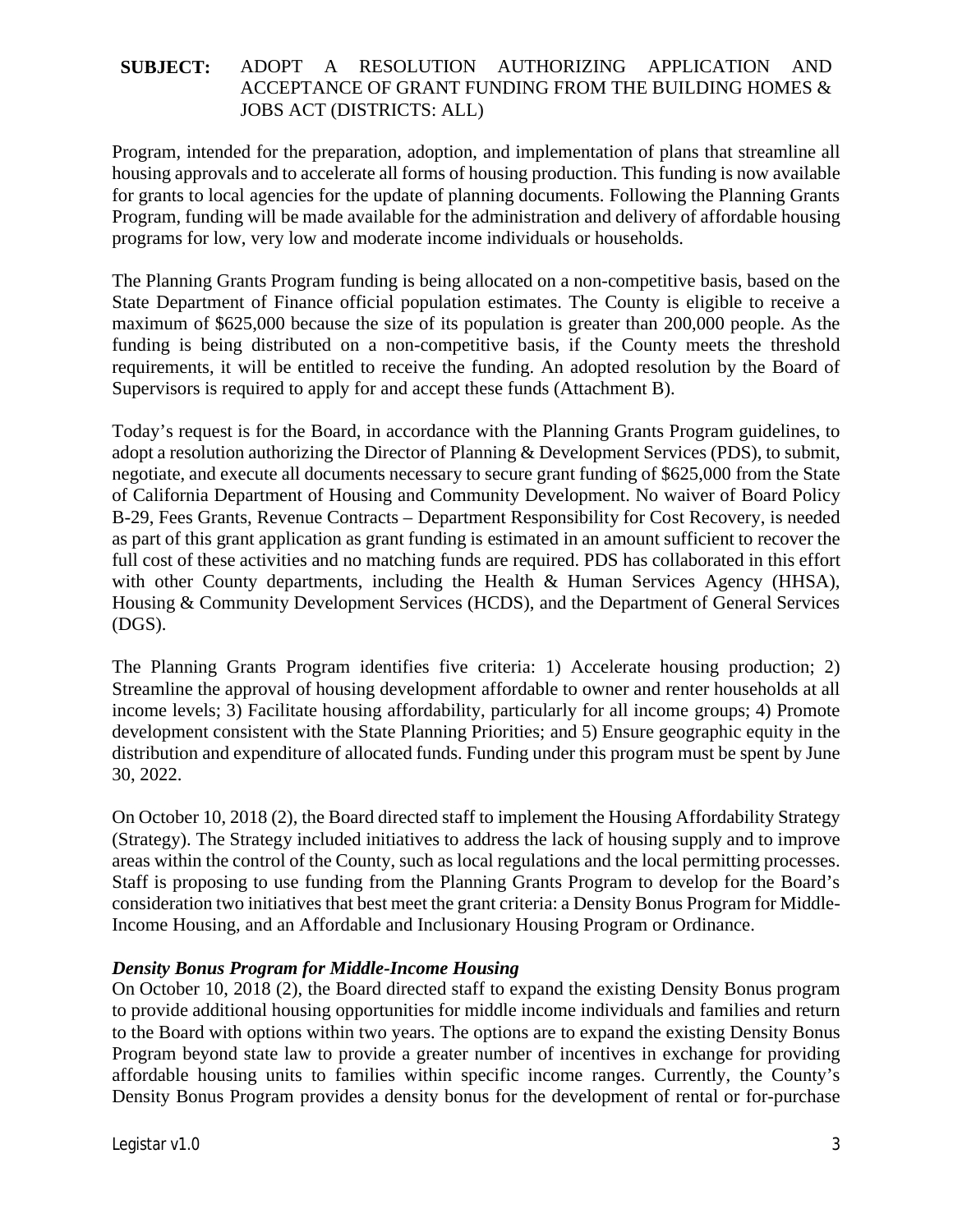units affordable for families earning up to 80% of Area Median Income (AMI), and provides a density bonus for the development of for-purchase units affordable for families earning 80% to 120% of the AMI. In the San Diego region, the AMI for a family of four is \$86,300. The middleincome housing Density Bonus Program would encourage units beyond these AMI definitions and could provide housing up to 150% of the AMI. A Middle-Income Density Bonus Program will complement and expand the County's Density Bonus Program by designing mechanisms that will provide opportunities for the development of rental and for-purchase units affordable for middleincome families who earn between 80% up to 150% of the AMI. If approved by the Board, the grant funding will be used for consultants to complete this work effort. Staff will return to the Board with the proposed Middle Income Density Bonus Program in 2020.

## *Affordable and Inclusionary Housing Program or Ordinance*

On October 10, 2018 (2), staff presented options for implementation of an affordable and inclusionary housing program and received direction to prepare an economic analysis and criteria for two program options for Board consideration: 1) a GPA Affordable Housing Program and 2) a GPA Inclusionary Housing Ordinance. The Affordable and Inclusionary Housing Program or Ordinance would create local land use policies that link approvals for market-rate housing to the construction of affordable homes for low and moderate-income households. The analysis completed as part of this program will also support the development of the Housing Element for the County, which must be completed by April 2021.

## **ENVIRONMENTAL STATEMENT**

The requested action to adopt the Resolution for the SB-2 Planning Grants Program funding for housing affordability programs is not a project under California Environmental Quality Act (CEQA) pursuant to Section 15378(b)(4) of the CEQA Guidelines because it involves "the creation of government funding mechanisms or other government fiscal activities, which do not involve any commitment to any specific project which may result in a potentially significant physical impact on the environment."

Any additional policies, programs, or ordinances, that are developed using the SB-2 Planning Grants Program funding and may be considered for adoption will be evaluated for potential environmental impacts at that time.

## **LINKAGE TO THE COUNTY OF SAN DIEGO STRATEGIC PLAN**

Today's proposed action to adopt the Resolution for the SB-2 Planning Grants Program funding for housing affordability programs supports the Operational Excellence Strategic Initiative in the County of San Diego's (County) 2019-2024 Strategic Plan by aligning services to available resources to maintain fiscal stability and pursuing funding to support policy and program change for healthy, safe, and thriving environments to positively impact residents. Acquiring funding sources for these housing programs supports efforts to increase the region's affordable housing stock, and create additional housing, renting, and ownership opportunities for all the County's residents.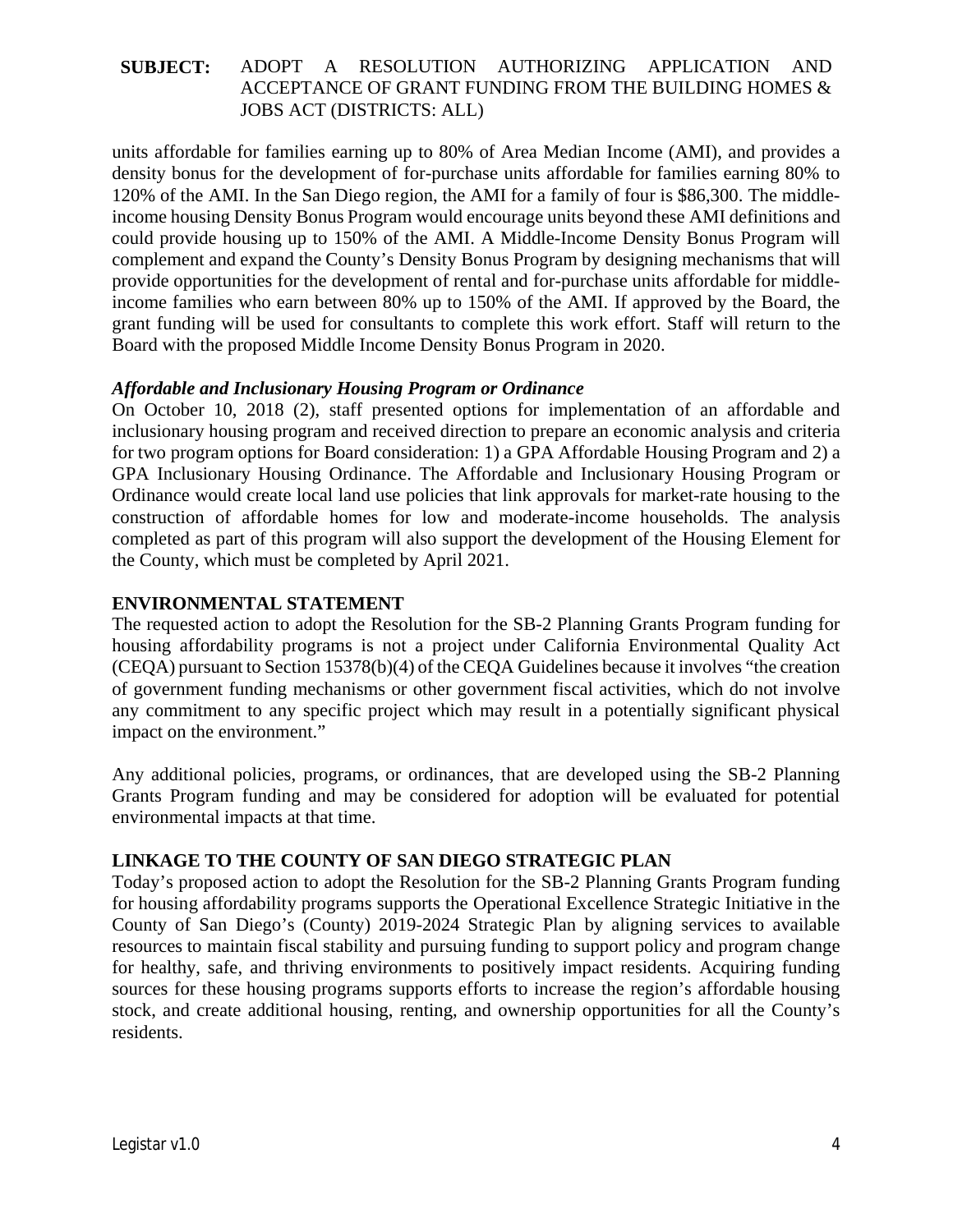Respectfully submitted,

Sarah Joli

SARAH E. AGHASSI Deputy Chief Administrative Officer

#### **ATTACHMENT(S)**

Attachment A – A RESOLUTION OF THE BOARD OF SUPERVISORS OF THE COUNTY OF SAN DIEGO AUTHORIZING APPLICATION FOR, AND RECEIPT OF, SB 2 PLANNING GRANTS PROGRAM FUNDS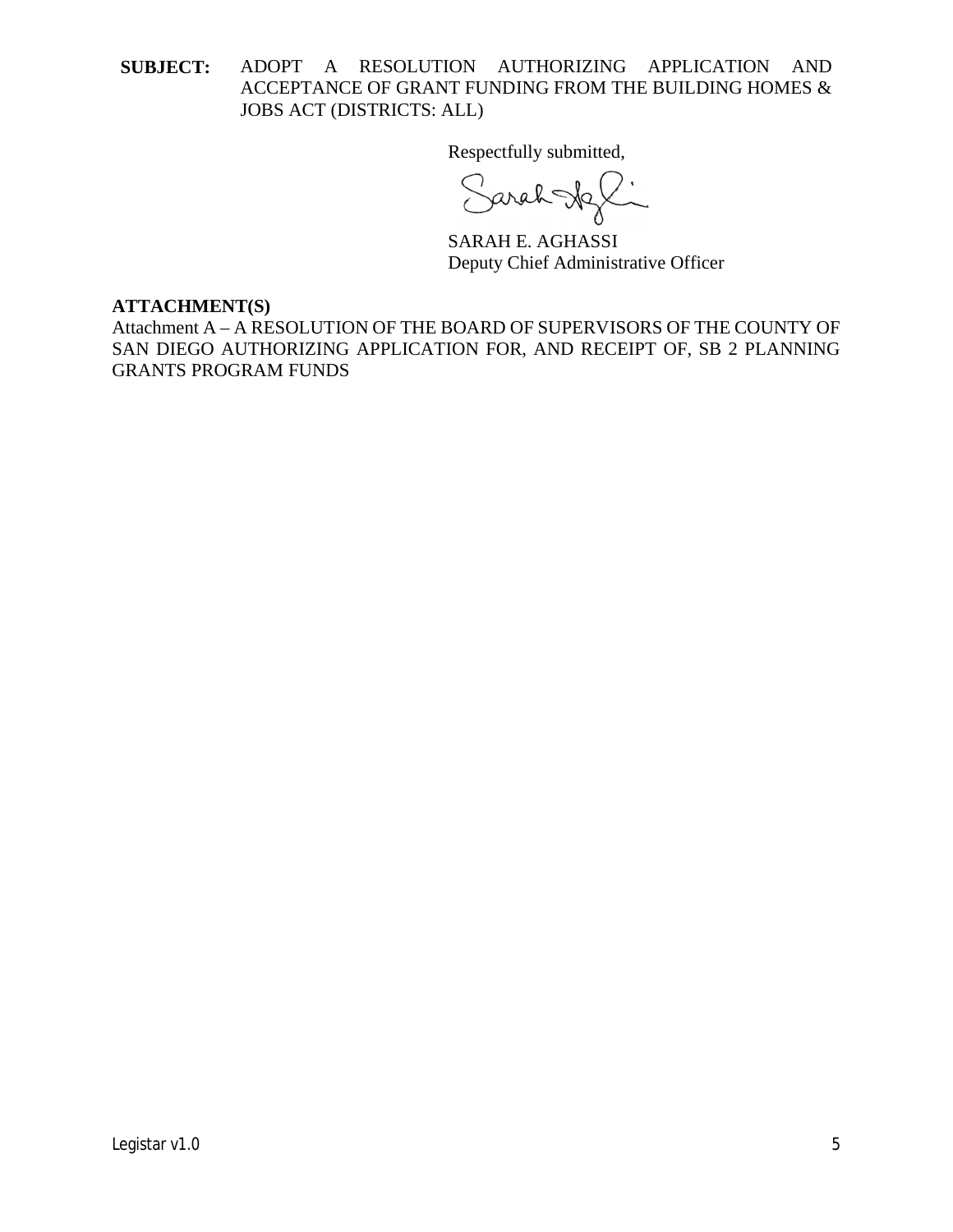## **AGENDA ITEM INFORMATION SHEET**

**REQUIRES FOUR VOTES:** □ Yes No

## **WRITTEN DISCLOSURE PER COUNTY CHARTER SECTION 1000.1 REQUIRED** ☐ Yes No

## **PREVIOUS RELEVANT BOARD ACTIONS:**

October 10, 2018 (2) Receive the Report on Options to Improve Housing Affordability in the Unincorporated Area

## **BOARD POLICIES APPLICABLE:**

B-29 – Fees Grants, Revenue Contracts – Department Responsibility for Cost Recovery, no waiver is needed as part of this grant application

#### **BOARD POLICY STATEMENTS:**

Board Policy B-29 generally mandates that departments seek to recover the full cost of all services provided to agencies or individuals outside the County organization. Reimbursement by fees, contracts and grants will be for the full cost of all services, with certain exceptions approved by the Board of Supervisors. The SB-2 Planning Grants Program funding is estimated in an amount sufficient to recover the full cost of these activities, as required by Board Policy B-29. Accordingly, there is no projected unrecovered cost and a waiver of Board Policy B-29 is not needed.

In accordance with Board Policy B-29, the Department of Planning & Development Services certifies that SB-2-funded activities would be worthy of County funding if external financing were unavailable. The SB-2 Planning Grants Program funding will help the County to implement the Board of Supervisors direction and improve housing affordability within the unincorporated areas.

#### **MANDATORY COMPLIANCE:**  $N/A$

#### **ORACLE AWARD NUMBER(S) AND CONTRACT AND/OR REQUISITION NUMBER(S):**  $N/A$

**ORIGINATING DEPARTMENT:** Planning & Development Services

**OTHER CONCURRENCE(S):** Health and Human Services Agency